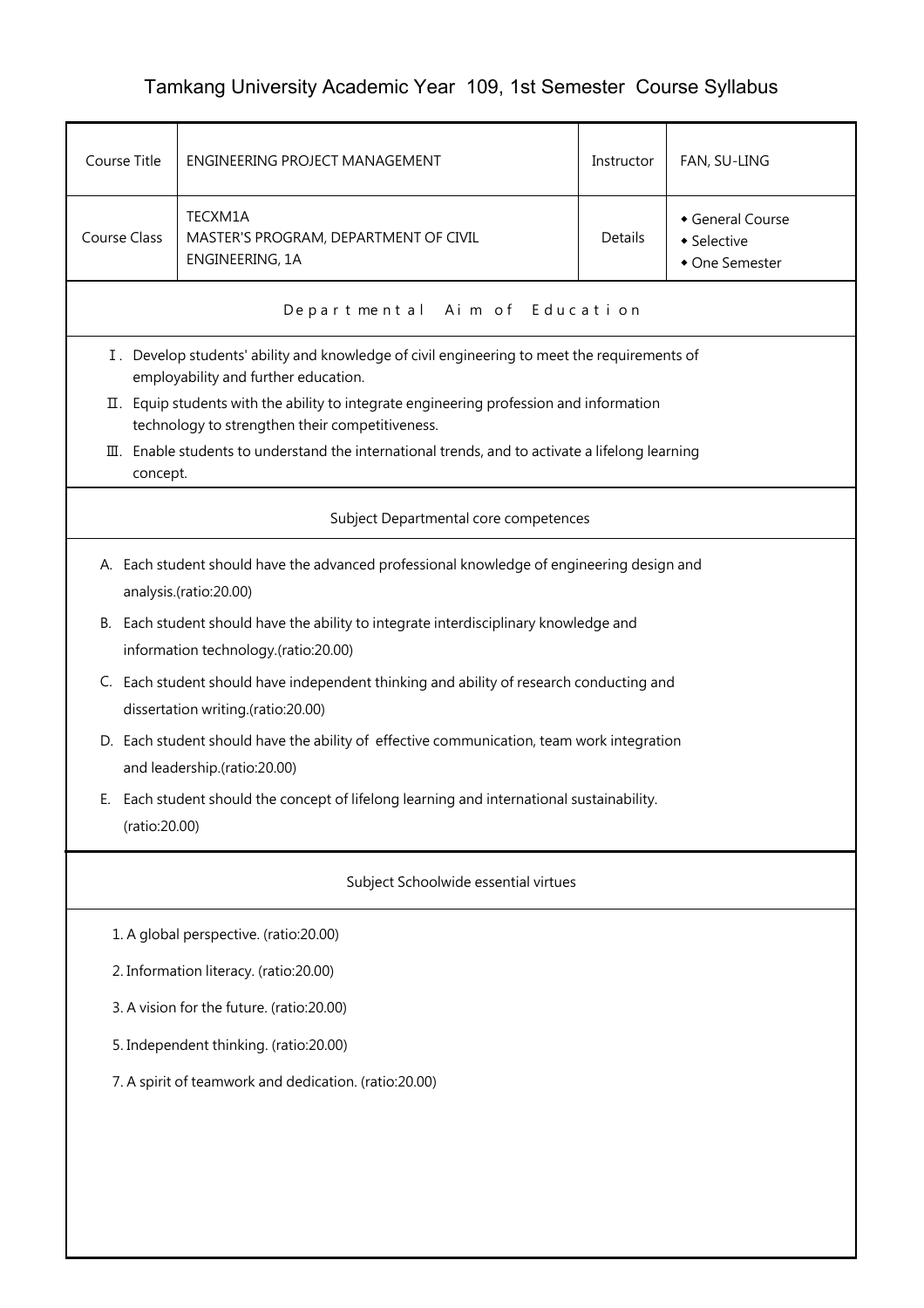|                                                                                                                                                                                                                                                                                                                                                                                                                                                                                                                                                                                                                                                                                                           | This course will cover the knowledge body of construction project management,<br>including but not limited to Integration Management, Scope Management, Time<br>Management, Cost Management, Quality Management, Human Resource<br>Management, Communication Management, Risk Management, Procurement<br>Course<br>Management, Stakeholder Management and Contract Management and Building<br>Introduction<br>Information Modeling.                                                                                              |                        |                                                 |                         |                                                                  |  |  |
|-----------------------------------------------------------------------------------------------------------------------------------------------------------------------------------------------------------------------------------------------------------------------------------------------------------------------------------------------------------------------------------------------------------------------------------------------------------------------------------------------------------------------------------------------------------------------------------------------------------------------------------------------------------------------------------------------------------|----------------------------------------------------------------------------------------------------------------------------------------------------------------------------------------------------------------------------------------------------------------------------------------------------------------------------------------------------------------------------------------------------------------------------------------------------------------------------------------------------------------------------------|------------------------|-------------------------------------------------|-------------------------|------------------------------------------------------------------|--|--|
| The correspondences between the course's instructional objectives and the cognitive, affective,<br>and psychomotor objectives.<br>Differentiate the various objective methods among the cognitive, affective and psychomotor<br>domains of the course's instructional objectives.<br>I. Cognitive: Emphasis upon the study of various kinds of knowledge in the cognition of<br>the course's veracity, conception, procedures, outcomes, etc.<br>II. Affective: Emphasis upon the study of various kinds of knowledge in the course's appeal,<br>morals, attitude, conviction, values, etc.<br>III. Psychomotor: Emphasis upon the study of the course's physical activity and technical<br>manipulation. |                                                                                                                                                                                                                                                                                                                                                                                                                                                                                                                                  |                        |                                                 |                         |                                                                  |  |  |
| No.                                                                                                                                                                                                                                                                                                                                                                                                                                                                                                                                                                                                                                                                                                       |                                                                                                                                                                                                                                                                                                                                                                                                                                                                                                                                  |                        | <b>Teaching Objectives</b>                      |                         | objective methods                                                |  |  |
| $\mathbf{1}$                                                                                                                                                                                                                                                                                                                                                                                                                                                                                                                                                                                                                                                                                              | 1. Understating the knowledge body and the application of<br>Cognitive<br>construction project management, including but not limited to<br>Integration Management, Scope Management, Time Management,<br>Cost Management, Quality Management, Human Resource<br>Management, Communication Management, Risk Management,<br>Procurement Management, Stakeholder Management and Contract<br>Management and Building Information Modeling.<br>2. Students improve their vocabulary, English speaking ability and<br>learning skills. |                        |                                                 |                         |                                                                  |  |  |
|                                                                                                                                                                                                                                                                                                                                                                                                                                                                                                                                                                                                                                                                                                           | The correspondences of teaching objectives : core competences, essential virtues, teaching methods, and assessment                                                                                                                                                                                                                                                                                                                                                                                                               |                        |                                                 |                         |                                                                  |  |  |
| No.                                                                                                                                                                                                                                                                                                                                                                                                                                                                                                                                                                                                                                                                                                       | Core Competences                                                                                                                                                                                                                                                                                                                                                                                                                                                                                                                 |                        | <b>Essential Virtues</b>                        | <b>Teaching Methods</b> | Assessment                                                       |  |  |
| 1                                                                                                                                                                                                                                                                                                                                                                                                                                                                                                                                                                                                                                                                                                         | ABCDE                                                                                                                                                                                                                                                                                                                                                                                                                                                                                                                            |                        | 12357                                           | Lecture, Discussion     | Report(including oral and<br>written), Activity<br>Participation |  |  |
|                                                                                                                                                                                                                                                                                                                                                                                                                                                                                                                                                                                                                                                                                                           | Course Schedule                                                                                                                                                                                                                                                                                                                                                                                                                                                                                                                  |                        |                                                 |                         |                                                                  |  |  |
| Week                                                                                                                                                                                                                                                                                                                                                                                                                                                                                                                                                                                                                                                                                                      | Date                                                                                                                                                                                                                                                                                                                                                                                                                                                                                                                             | <b>Course Contents</b> |                                                 | Note                    |                                                                  |  |  |
| 1                                                                                                                                                                                                                                                                                                                                                                                                                                                                                                                                                                                                                                                                                                         | $109/09/14$ ~<br>109/09/20                                                                                                                                                                                                                                                                                                                                                                                                                                                                                                       |                        | Introduction of Construction Project Management |                         |                                                                  |  |  |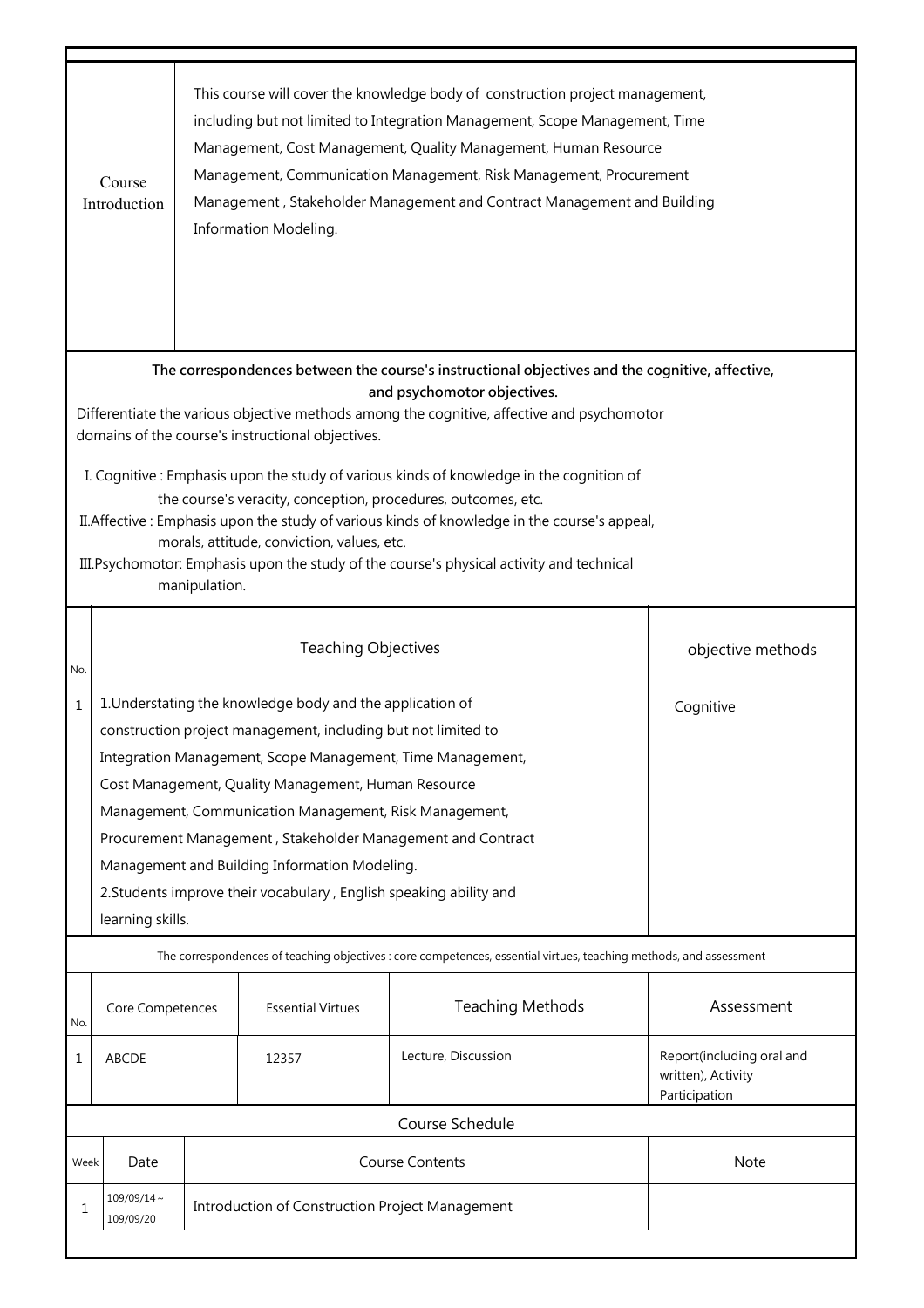| $\overline{2}$                             | $109/09/21 \sim$<br>109/09/27                           | <b>Integration Management</b>                  |  |
|--------------------------------------------|---------------------------------------------------------|------------------------------------------------|--|
| 3                                          | $109/09/28 \sim$<br>109/10/04                           | Scope Management                               |  |
| 4                                          | $109/10/05 \sim$<br>109/10/11                           | Time Management (1)                            |  |
| 5                                          | $109/10/12 \sim$<br>109/10/18                           | Time Management(2)                             |  |
| 6                                          | $109/10/19 \sim$<br>109/10/25                           | Cost Management                                |  |
| 7                                          | $109/10/26 \sim$<br>109/11/01                           | Quality Management                             |  |
| 8                                          | $109/11/02 \sim$<br>109/11/08                           | Human Resource Management                      |  |
| 9                                          | $109/11/09 \sim$<br>109/11/15                           | <b>Communication Management</b>                |  |
| 10                                         | $109/11/16 \sim$<br>109/11/22                           | Mid-term Exam Week                             |  |
| 11                                         | $109/11/23$ ~<br>109/11/29                              | Risk Management(1)                             |  |
| 12                                         | $109/11/30 \sim$<br>109/12/06                           | Risk Management(2)                             |  |
| 13                                         | $109/12/07 \sim$<br>109/12/13                           | Procurement Management                         |  |
| 14                                         | $109/12/14 \sim$<br>Stakeholder management<br>109/12/20 |                                                |  |
| 15                                         | $109/12/21$ ~<br>109/12/27                              | Stakeholder Management and Contract Management |  |
| 16                                         | $109/12/28 \sim$<br>110/01/03                           | <b>Building Information Modeling.</b>          |  |
| 17                                         | $110/01/04 \sim$<br>110/01/10                           | Others                                         |  |
| 18                                         | $110/01/11 \sim$<br>110/01/17                           | Final Exam Week                                |  |
| Requirement                                |                                                         |                                                |  |
| <b>Teaching Facility</b>                   |                                                         | Computer, Projector                            |  |
| Textbooks and<br><b>Teaching Materials</b> |                                                         |                                                |  |
| References                                 |                                                         |                                                |  |
|                                            |                                                         |                                                |  |
|                                            |                                                         |                                                |  |
|                                            |                                                         |                                                |  |
|                                            |                                                         |                                                |  |